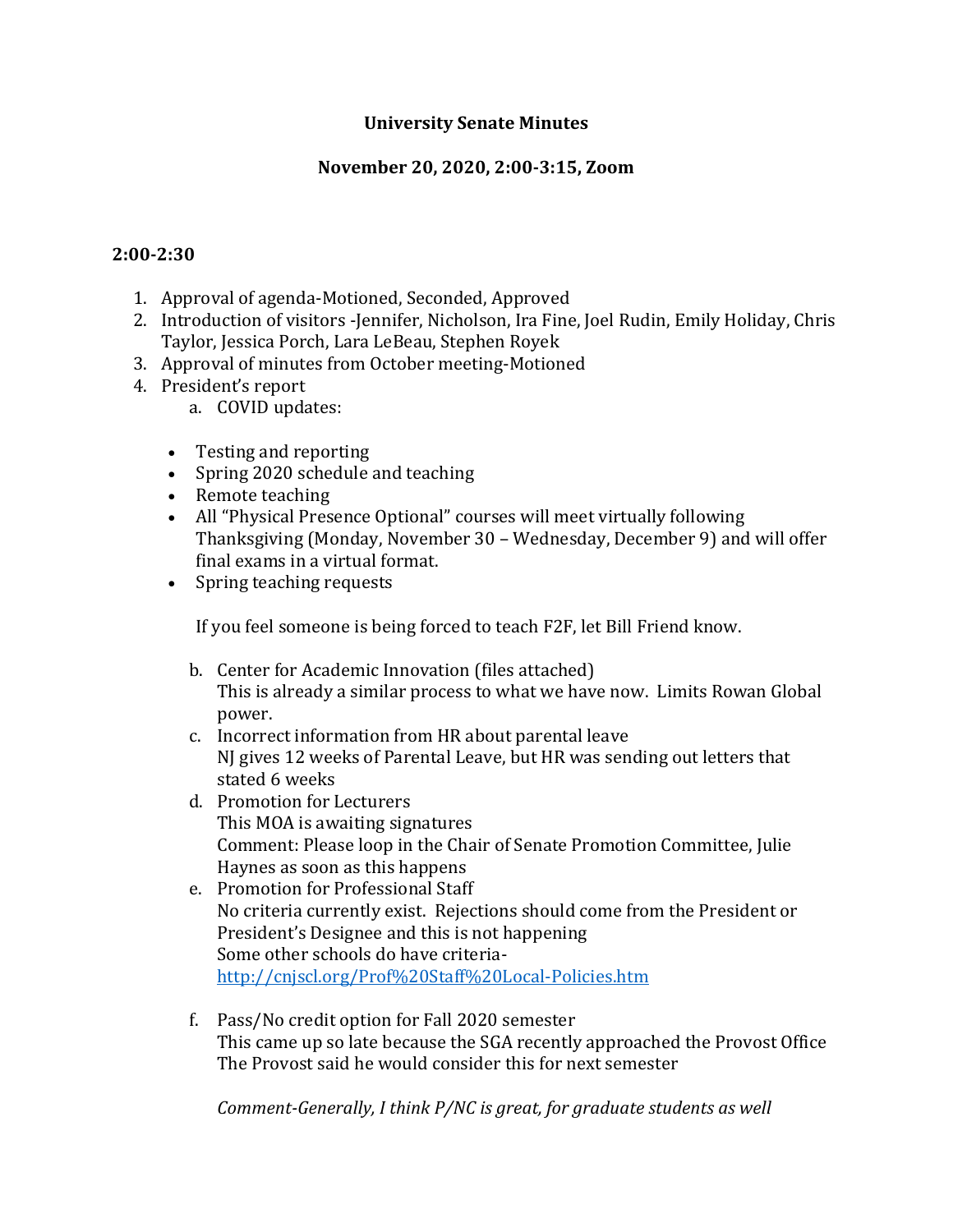*Q-Do you know how Pass/No Credit impacts Financial Aid?*

*A- The impact of P/NC grades on Satisfactory Academic Progress is unchanged. P/NC grades do not affect GPA; however, all grades, including the original grade(s) from repeated coursework, are calculated into cumulative GPA. Courses with the NC grade do not count as completed coursework and therefore will affect the PACE element of your Satisfactory Academic Progress. Please see the Satisfactory Academic Progress Policy or email financialaid@rowan.edu. That is posted at <https://sites.rowan.edu/registrar/services-resources/pnc-faqs11.html>*

*Comment-We should look at not having automatic Academic Dismissal in Spring 2020*

- g. Stephen Royek-Chair of University Senate Awards Committee Committee is currently accepting nominations for 3 awards-Bole Humanitarian Award, Lynch Courage in Adversity Award, Robinson Leadership Award. Posted on Senate Awards Committee page or you can email [Royek@rowan.edu](mailto:Royek@rowan.edu)
- h. One Dean sent out an email stating that faculty needed to have synchronous peer observations. However, no dean can determine what type of evaluation you need.

People are saying they feel anxious about Fall 2020 peer observations and student evaluations. However, for T & R, it is all about the narrative. If you have issues, explain it in the narrative.

#### **2:30-3:10**

5. Update on Budget (Chris Simons)

\$4 million deficit expected. Some recent concerns about Spring housing numbers and the impact of lower numbers. Undergraduate application numbers are down significantly

*Q- Are there any plans to rent out Nexus housing to the General public to save loss of rentals?*

*A-Have not heard of any plans like this. There was a discussion about students from other Universities living on Rowan Blvd, but was rejected for liability reasons* 

6. Update on Program Revitalization Subcommittee of the Academics of the Future Committee (Beth Christensen)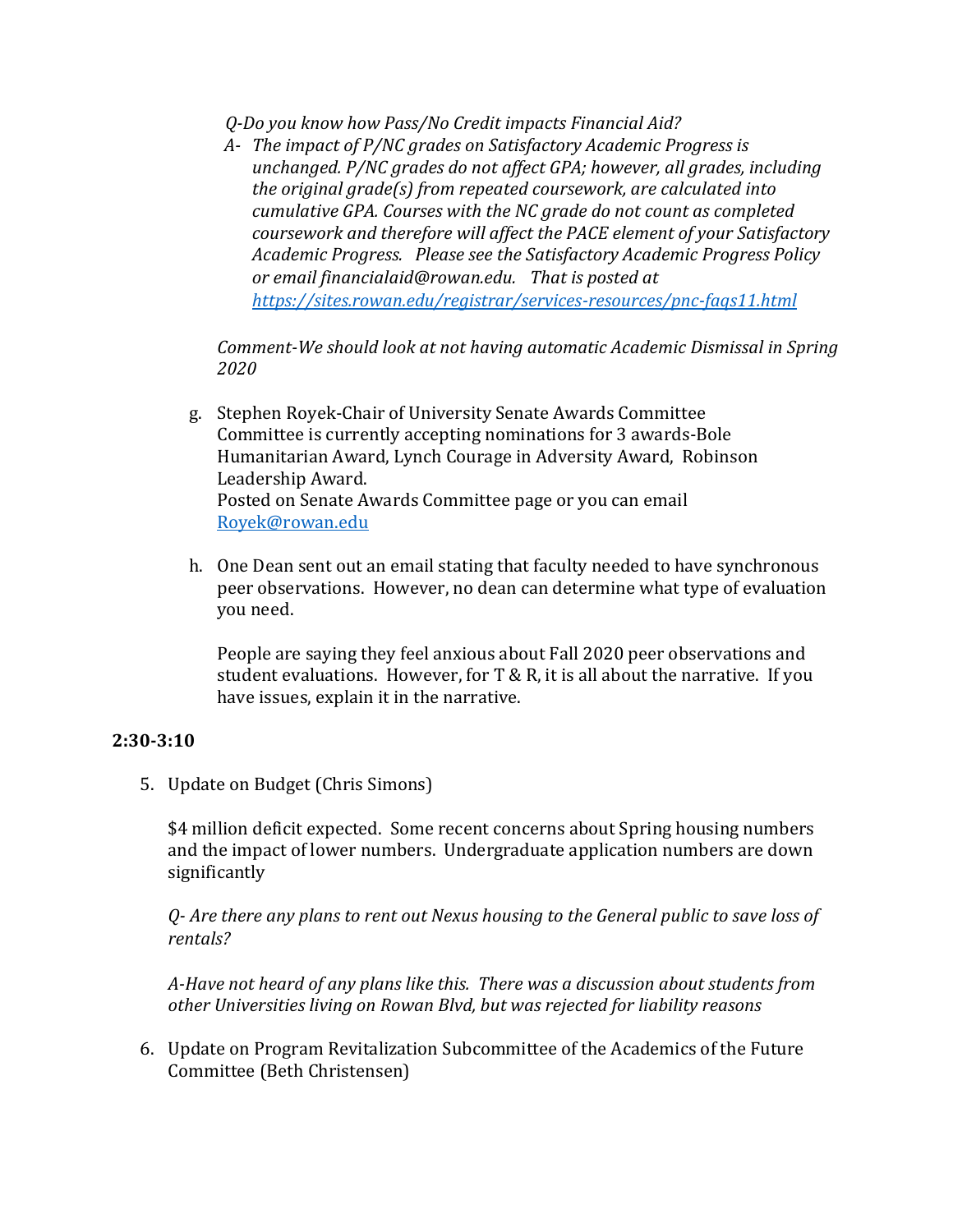Every Academic Unit is represented on the committee. Gathering the data that will the President a status report of the University. The intention of this committee is not to cut programs. The committee will look at Rowan's capacity and look at all programs. Rubrics will be created and used to answer holistic questions. The University is working with EAB, a consulting firm that uses metrics to analyze programs

*Q- To what degree does data mean both qualitative and quantitative "metrics."? The foundational metric sheet seems focused only on quantitative data?*

*A-EAB is tasked with taking the data and working with it. The committee is examining who to look at qualitative data*

*Comment-There have been concerns about the timeline to completion with this, causing anxiety and rumors. Can you communicate to your superiors to take it slow and steady?*

*A-We were asked to start this a month ago and asked to give a report to the President January 15, 2021. We do not have to have this totally completed, but we do have some data to present*

*Q-Is there going to be a systematic way of faculty reviewing the metrics? (e.g., common framework, templates)*

*A-Uncertain. We have only been working on this for one month. We have been focused on having a breadth of data.*

*Comment-One of the metrics we need is net profit by student, by program. This would be extremely helpful*

*Q- Do we know how much we are paying EAB for these services? Why did we hire an outside firm to gather data?*

*A-Bill will ask* 

*Q- Will the committee be looking at a macro level assessment, in terms of equity of resources and expectations (and more) across campus? Or is the focus really on the programs as individual units?*

*A-This is the kind of feedback we are seeking*

7. Curriculum report (Marci Carrasquillo, file attached)

**5462307-Motioned, Approved**

**5463851-Motioned, Approved**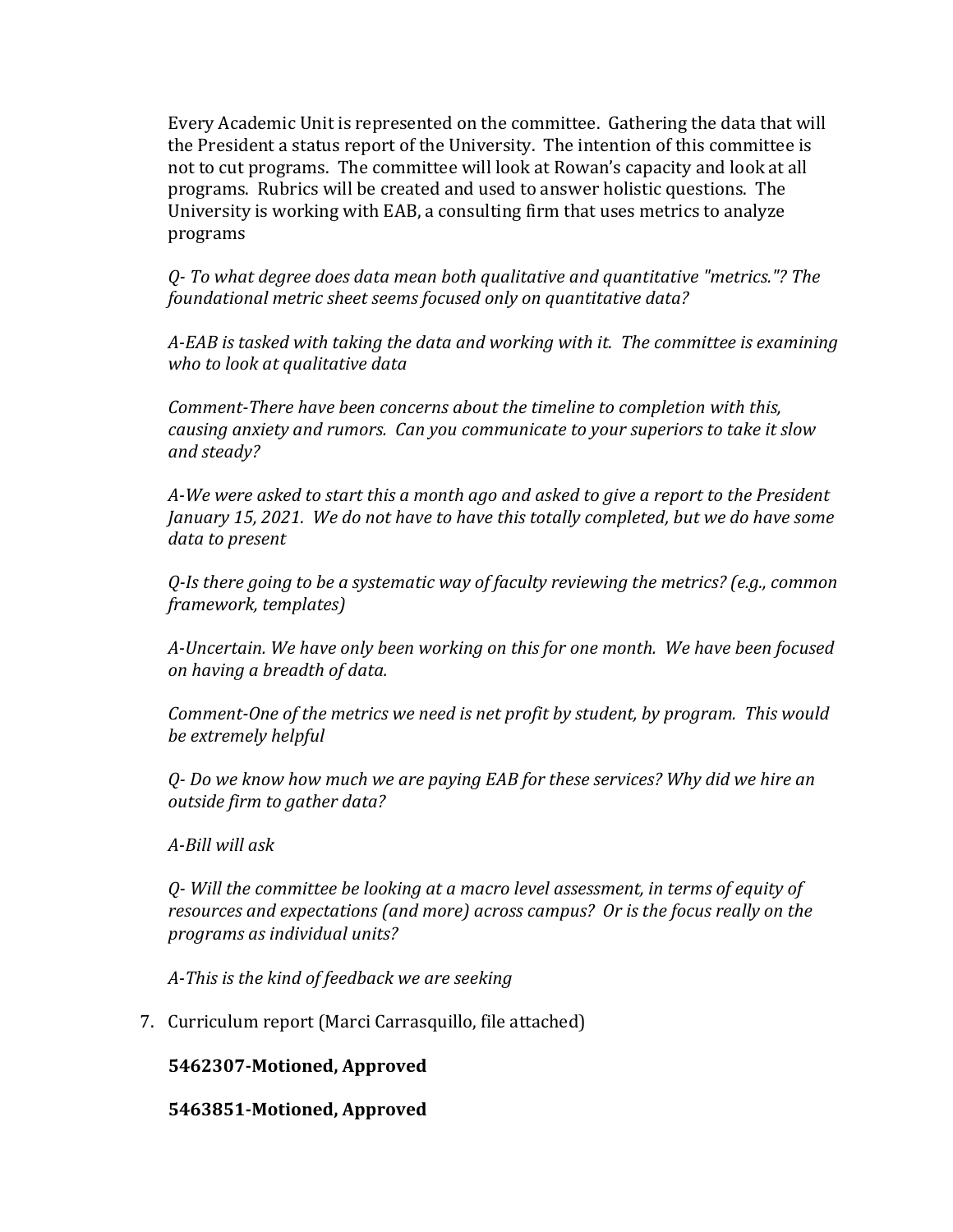- **5463831-Motioned, Approved**
- **5463285-Motioned, Approved**
- **5462013-Motioned, Approved**
- **5461611- Motioned, Approved**
- **5456924- Motioned, Approved**
- **5456287- Motioned, Approved**
- **5456146- Motioned, Approved**
- **5467622- Motioned, Approved**
- **5471562- Motioned, Approved**
- **5251057- Motioned, Approved**
- **5476823- Motioned, Approved**
- **5468903- Motioned, Approved**
- 8. Second reading on Resolution on WI and LIT courses (Nathan Bauer, file attached)

#### **Motioned, Approved**

*Q-Is there an opportunity for a short term Writing Intensive course?*

*A-We were envisioning it going through the Curriculum process. Officially it cannot have the WI attribute unless it goes through the curriculum process*

*Q-Can you remind us of the timeline for this?*

*A-The new guidelines would kick in for Fall 2021. We will not enforce this immediately and will reach out to help departments with this process*

*Q-How will this affect student caps on WI courses?*

*A-We want to keep it encored at the current 22 students*

*Comment- 22 students are a lot for a writing intensive course*